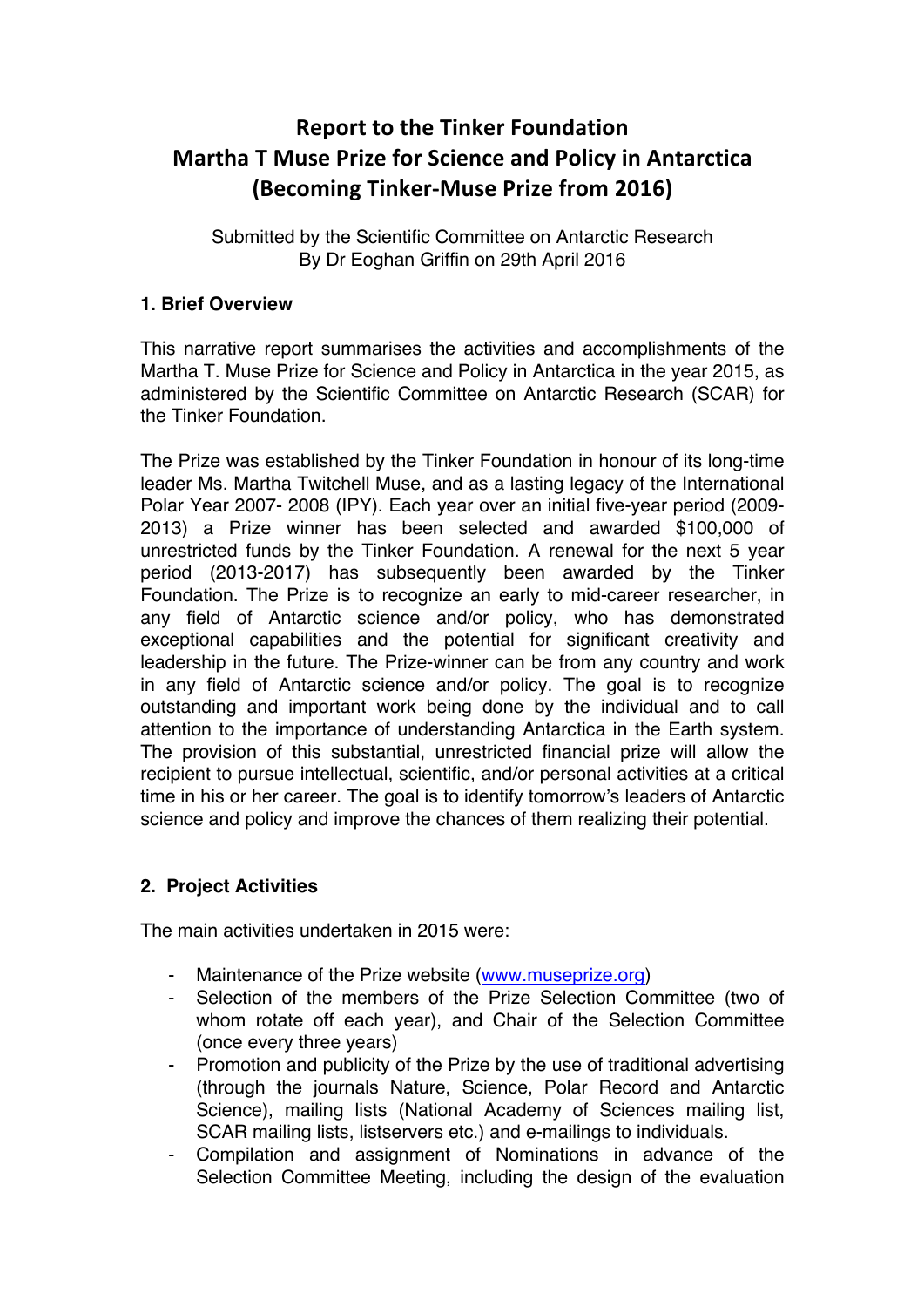forms etc. required and the development of the procedures involved in selecting a Prize-winner.

- Conducting an External Review of the Martha T. Muse Prize, including a Review Committee meeting at the National Academy of Sciences, Washington D.C., February 2-3<sup>rd</sup>, 2015.
- Organisation and running of the Selection Committee Meeting held at the Asara Estate, Stellenbosch, June  $16-17$ <sup>th</sup> 2015.
- Organisation and running of the Prize and associated Ceremonies for 2015 – held at the Pallazo Franchetti, Venice, Italy.

# **3. Project Accomplishments of the Prize (2009-15)**

The major accomplishments of the first six years of the Prize was the establishment and continuation of the Prize and the infrastructure required (e.g. website, Selection Committee) that culminated in the selection of the Prize Winners:

2009: Professor Steven Chown from Stellenbosch University in South Africa,

2010: Associate Professor Helen Fricker, Scripps Institute of Oceanography, USA;

2011: Dr Jose Xavier, Institute of Marine Research, Coimbra, Portugal,

2012: Dr Steve Rintoul, CSIRO Fellow, CSIRO Marine and Atmospheric Research, Australia,

2013: Prof Martin Siegert, University of Bristol, UK,

2014: Prof Tim Naish, Victoria University of Wellington, New Zealand, and 2015: Dr Valerie Masson-Delmotte, Laboratoire des Sciences du Climat et l'Environnement, CEA, France.

# **4. Internal/External Factors Influencing Project and Problems Encountered**

SCAR has been coordinating Antarctic research and providing advice to policy makers since 1958. This provided a strong base of contacts and experience within the SCAR Secretariat that was essential in setting up the Prize. However, as recognized in an earlier report, SCAR had less experience in social sciences. Since 2010, the SCAR Social Sciences Action Group has been active, and one of its members (Daniela Liggett) was a member of the Martha Muse Selection Committee for 2010-12. SCAR has recommended a higher profile for Social Sciences within its sub-groups as a result of a Structural Review undertaken in 2015. Candidates from the Social sciences are also now considered eligible for the SCAR Fellowship scheme.

External partners (e.g. the US Polar Research Board, the Antarctic Treaty Secretariat, the Scott Polar Research Institute, the IPY, various National Antarctic Programs) were also engaged to reach out to the full extent of the Antarctic community for advertisement and dissemination of information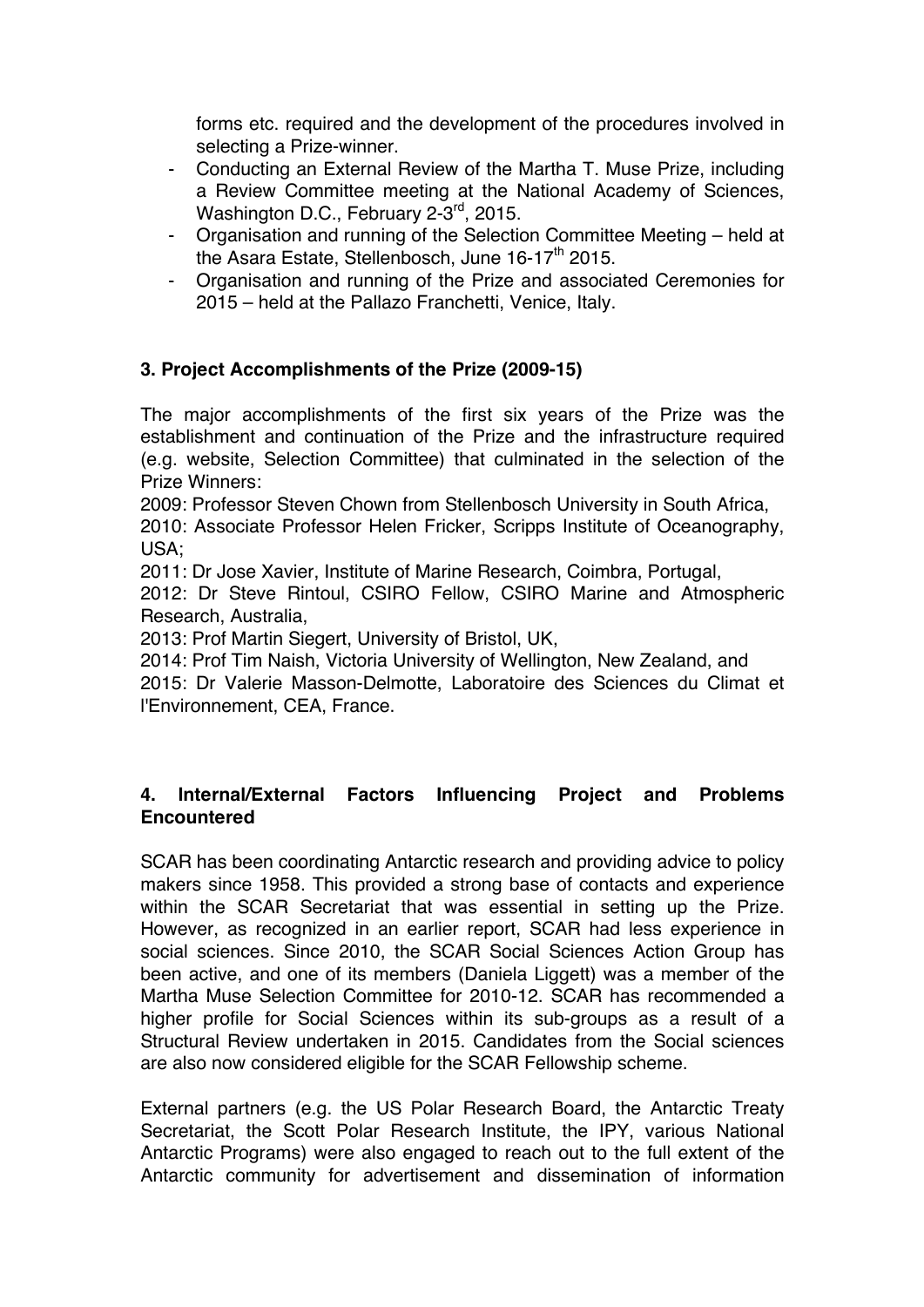regarding the Prize.

A minor issue was that some of the Nominees for the Prize were too advanced in their careers to be contenders for the Prize. The text on the website was modified to make this clearer. In 2010, Committee members noted that the nominations still differed in their layout considerably. Hence, on advice of the Committee members, a template nomination package was provided for the 2011 cycle. In the 2012 cycle, one Committee member resigned a few days before the Selection Committee meeting due to personal health issues, however the Committee agreed that for the 2012 round, they would divide the extra nominees from the  $6<sup>th</sup>$  member.

Other adjustments to the website were also made to improve efficiency based on feedback received from the Committee members, SCAR Executive Committee, and others.

The founding chair of the Prize Selection Committee, Diane McKnight, was involved in the initial committee that worked with the Tinker Foundation and the Polar Research Board to outline the details of the Prize. The 2014 Chair, Dr Ian Allison, was a member in the 2009 Selection Committee, which has helped to ensure the original aims of the Prize were realized. Both the incoming Chair, Prof Peter Barrett, and vice-Chair, Prof Mauricio Mata, have served on the 2013 and 2014 selection committees.

In 2014 one of the committee members (Dr Marinelli) participated via skype and another (Mr Jin) was unable to participate at all. The final selection round resulted in a 4-way tie, 5 times. As a result, all of the Selection Committee members were asked to rank each candidate according to the 4 categories in the initial marking sheet. The winner was then selected as the candidate with the highest total marks. This procedure has now been established for final round ties from 2015 onwards.

The 2014 Selection Committee also agreed that the original nominations list for the Horizon Scan meeting be used as the basis for potential selection committee members in the future. With over 500 nominees this list of Antarctic expertise will allow the Committee to reflect the necessary diversity in subject discipline, geographical base and gender to ensure its composition continues to be appropriate.

The Martha T. Muse Prize Review Meeting was held at the National Academy of Sciences, Washington D.C., on February 2nd-3rd 2015.

The meeting was held to ensure all relevant discussion and information was provided to the Review Committee to allow a thorough Review of the first 6 years of the Prize to be concluded. This was reflected in the Terms of Reference for the Review and included the Prize administration conducted by the Scientific Committee on Antarctic Research (SCAR).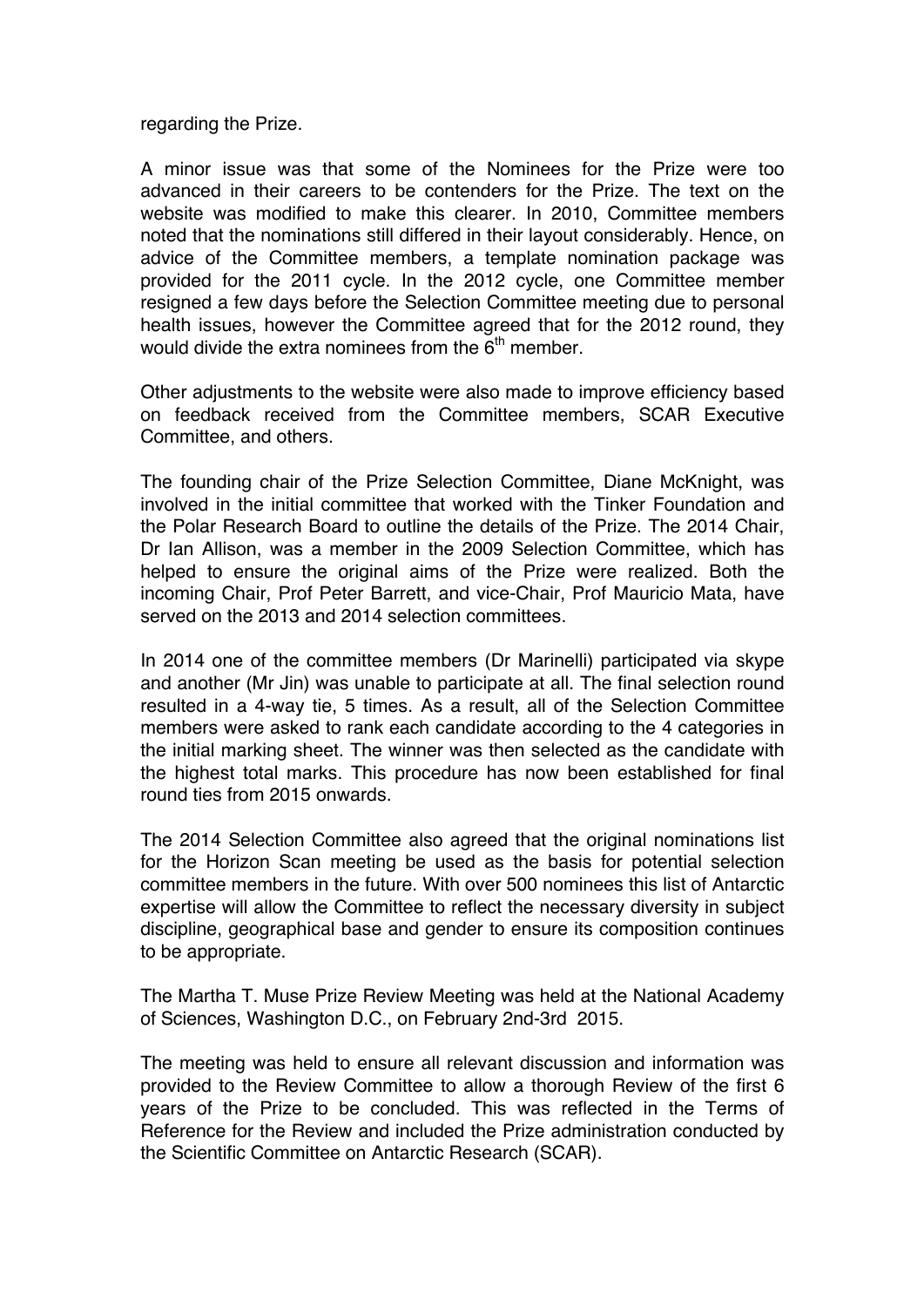Attending were Review Committee members Prof David Hik (Chair), Prof Diane McKnight, Prof Sanjay Chaturvedi and Prof Heinz Miller, together with Renate Rennie (Tinker Foundation, Chairman and President), Dr Eoghan Griffin (SCAR Executive Officer) and Dr Renuka Badhe (SCAR Executive Officer 2009-2014).

The outgoing Chair of the Muse Prize Selection Committee, Ian Allison, contributed via teleconference.

The 2015 winner asked for the Prize to be paid to her home institute rather than directly to herself, her intention being to support Climate Change related Outreach projects with the Prize funds. A letter from the home institute confirming that no administration fees would be taken from the Prize award was secured and is attached along with this report.

## **5. Unanticipated Results**

There were no unanticipated results in 2015.

## **6. Target Audience**

The target audience are the many researchers, policy makers and educators involved in Antarctic science and the conservation of Antarctica. By helping the careers of key individuals it is hoped that the Prize will also have an influence by increasing awareness of Antarctic matters to the general public and others.

# **7. Short-term Impact of the Project (2009 – 15)**

Since 2009, the Prize has gained esteem both within the Antarctic community and the general scientific community. This is underlined by the Prize ceremonies, which have been held at extremely prestigious conferences aimed at both the Antarctic and the non-Antarctic community. The 2010 Ceremony was held at the American Geophysical Union conference in San Francisco, attended by more than 18,400 people from around the world. Similarly, the 2011 Ceremony was held at the World Conference on Marine Biodiversity (WCMB), and the Martha Muse Prize Ceremony was held with the Opening Ceremony of the WCMB, sharing the platform with Jean-Michel Cousteau, amongst others. The 2012 Ceremony was held at the SCAR Open Science Conference, which is the biggest Antarctic Science and Policy Conference and regularly attracts participants from more than 40 countries. The 2013 ceremony was held at the AGU again, which had more than 20,000 registered participants.

For 2014 the Ceremony was held at the SCAR Open Science Conference in Auckland, New Zealand. Once again the nature of the meeting ensured the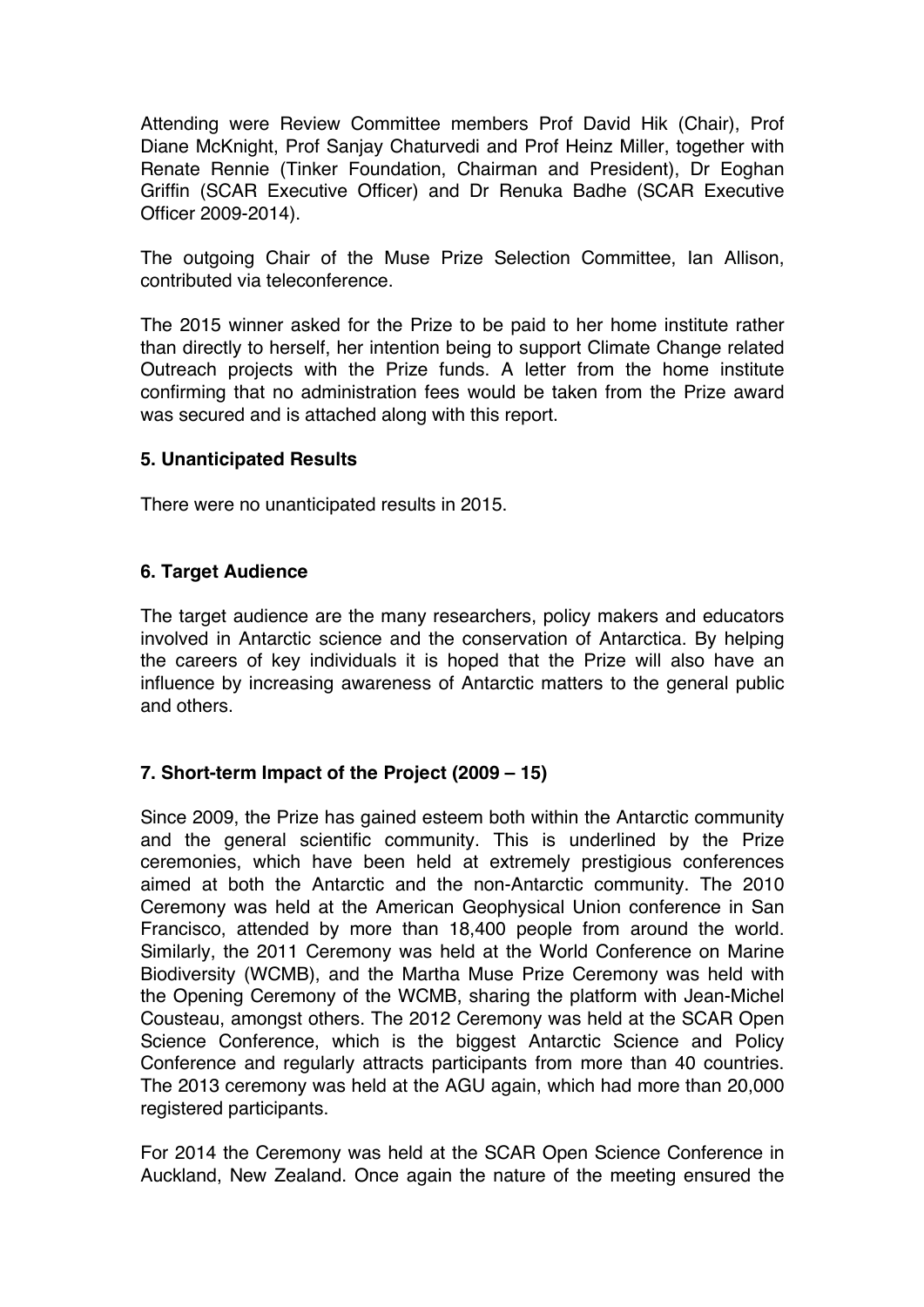Ceremony was well attended by the Antarctic Science and Policy communities and the recipient being a native of New Zealand ensured wide local media coverage.

The Prize has certainly had a positive effect on all the Prize Winners' careers. In particular since two of the winners, Professor Chown and Dr Xavier are from South Africa and Portugal respectively, rather than one of the traditional "big players" in Antarctic Research this has been seen in a very positive light by both scientists and the media.

Following the 2015 Prize Award Ceremony SCAR provided images and other materials relating to the Prize Award Ceremony to the group supporting Dr Masson-Delmotte's nomination as co-Chair of Working Group I, which assesses the physical scientific aspects of the climate system and climate change, of the next IPCC Assessment Report (AR6). In October 2015 Dr Masson-Delmotte was appointed to the position, which will be key in coordinating the global scientific input to this key document.

#### **8. Longer-term Effects of the Project**

The Martha T Muse Prize is intended to be a lasting legacy of the IPY. The goal of the Prize is to provide recognition of the important work being done by key individuals and to call attention to the significance of understanding Antarctica in a time of change.

Following her passing in February 2014 it was fitting that the first Martha T Muse Fellows Colloquium was held in her honour, in conjunction with the Antarctic and Southern Ocean Horizon Scan, in April 2014 in New Zealand. The "1st Martha T. Muse Colloquium" addressed the topic "Beyond the Horizon – Antarctica and the Southern Ocean 2065" with 5 of the 6 Prize winners attending in person and the other participating via skype.

Video recordings of the Colloquium are available to view online through YouTube.

#### **9. Project Publications (and other products)**

A short handout with details of the Prize, several pull-up type posters, etc have been prepared to be used at various relevant Conferences and meetings. For the 2012 SCAR Open Science Conference, volunteer T-shirts were partially sponsored, which included the name of the Prize and the website being widely displayed within the conference. Other merchandise is currently under review to further increase advertising.

A poster was presented at IPY 2012 and was also displayed at the SCAR meetings in Portland, which included a section highlighting the first three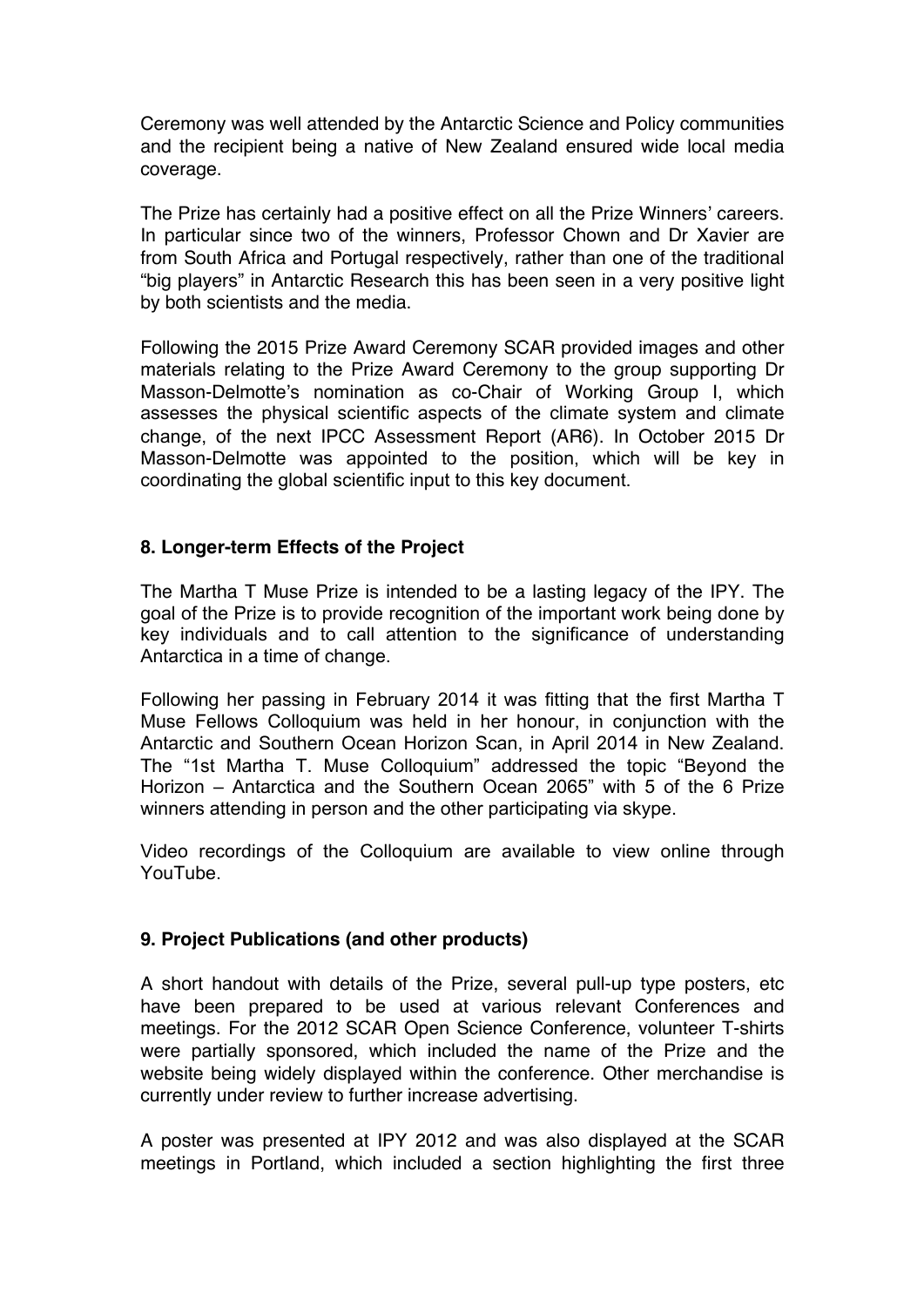winners. A paper was also presented at the SCAR Delegates meeting.

As a part of the project proposal for the Muse Prize renewal (2013 onwards) submitted to the Tinker Foundation, an internal review of the Prize activities was carried out in SCAR. This internal review invited present and past members of the Selection Committee, SCAR Chief officers of all standing groups, research programs. A visual summary of this review is available here: https://docs.google.com/forms/d/1hxyxY2wCZRga1yU8NZaYHxyAbf32NgKp2 GYow8lPteA/viewanalytics

This review was updated in early 2015 as part of the input to the full External Review, detailed in section 14 of this report, and whose summary output is attached as Appendix 1.

## **10. Project's Value as a Model or Demonstration of New Techniques**

Even at this early stage some of the lessons learnt from this project have been utilized by SCAR, for example some of the procedures for rating the Martha T. Muse Prize Nominations are being used in the SCAR Medals and Awards schemes.

# **11. Project Personnel**

#### *Administrative Organisation*

Since 2010, Dr Renuka Badhe and Mrs Rosemary Nash have been responsible for administering the Prize. In late 2014 Dr Badhe left SCAR and handed over to Dr Eoghan Griffin, the incoming SCAR Executive Officer, who has worked at SCAR on several projects since 2011. Their extensive handover period continued into 2015 as Dr Badhe attended the Review Meeting in Washington and also attended both the Selection Committee meeting in Stellenbosch, South Africa in June 2015 and the Prize Award Ceremony in Venice, Italy, September 2015.

The activities have included:

- Design and maintenance of the prize website (www.museprize.org), social networking sites like Facebook, LinkedIn, Twitter, Google+, etc.

- Promotion and publicity of the prize, including advertising in journals, mailings, announcements, etc.

- Creation and maintenance of the six-member Selection committee, development of evaluation forms, checklists, guidelines etc.

- Administrative support associated with the Selection Committee meetings, conference calls, associated meeting reports, financial management of the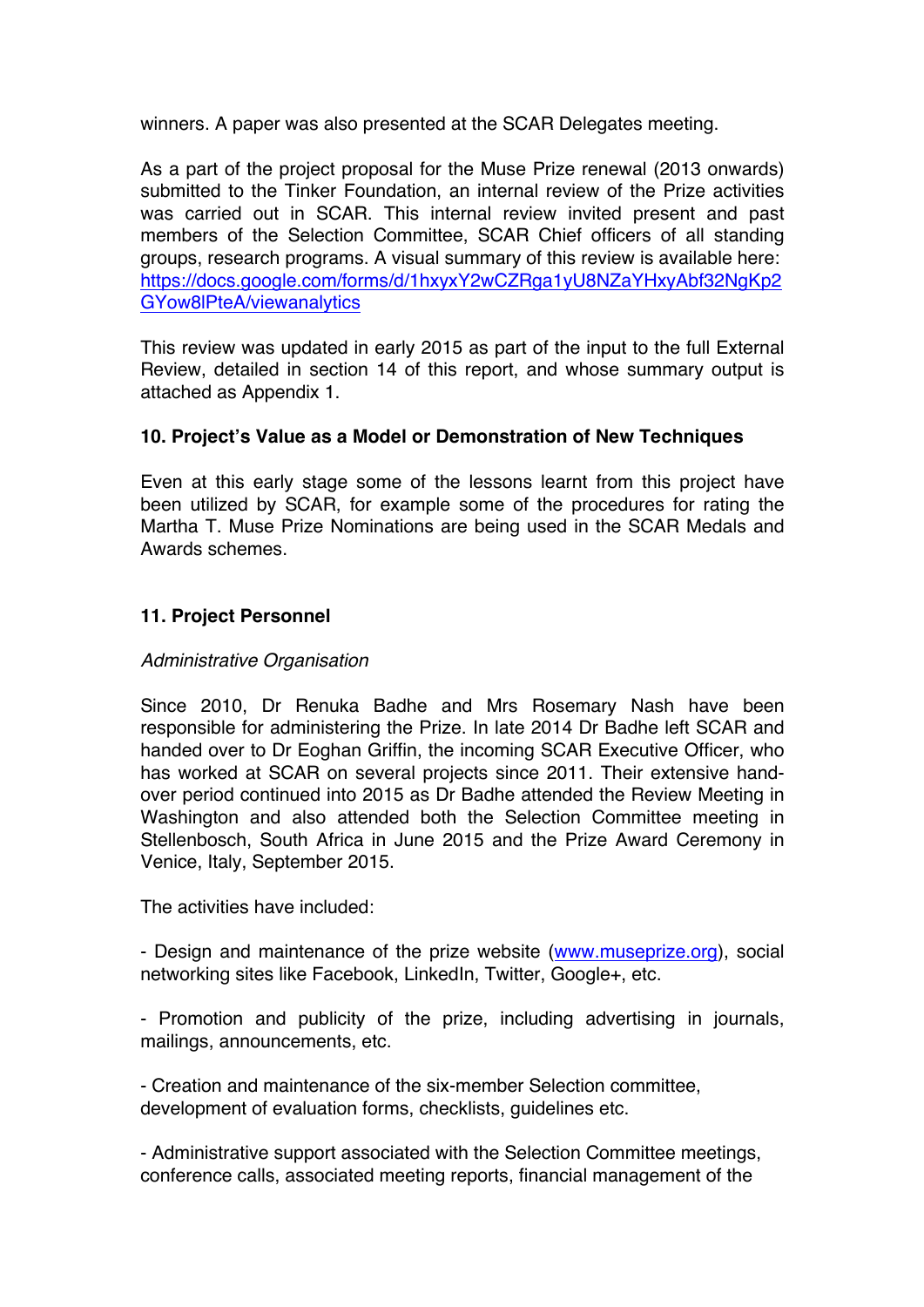project, etc.

On occasion, advice was also provided by the ex-SCAR President, Dr Mahlon "Chuck" Kennicutt, and Dr Mike Sparrow, ex-Executive Director, SCAR.

#### *Selection Committee*

The Selection Committee for the Prize consists of six members of the Antarctic community representing as highly respected and diverse backgrounds (geopolitically, by discipline and by gender) as possible. For the year 2015, committee consisted of:

Prof Peter Barrett, New Zealand. Background includes geology, offshore drilling to study history of Antarctic climate and ice sheet behaviour. (2013, 2014, **Chair** 2015)

Prof Mauricio Mata, Brazil. Background includes physical oceanography, modelling and remote sensing of meso/large-scale oceanic processes in the Southern Ocean. (2013, 2014, 2015)

Mr Dongmin Jin, Korea. Background includes Antarctic policy and governance, International law, and Data management. (2013, 2014, 2015)

Prof Steven Chown, Australia. Engaged in biogeographic and macroecological studies, macrophysiology, spatial ecology, invasion biology and the integration of these fields, and maintains a strong interest and activity in the translation of science into policy, especially in the Antarctic. (2015 and previous Muse Prize winner)

Dr Vazira Martazinova, Ukraine. Studies focus on the changes of the largescale atmospheric circulation in 20th-21st centuries and the development of physical-statistical models of the long-term forecast of weather. (2015)

Prof Kathleen Conlan, USA. Studies polar and deep-sea benthic community patterns and responses to change. (2015)

Renate Rennie, Chair, Tinker Foundation has also taken an active role in the proceedings, including attending the Selection Committee Meetings, the Review Committee meeting and the Prize Ceremonies as her schedule permits. In 2015 Ms Rennie participated in both the External Review in Washington in February as well as the Prize award ceremony in Venice, September.

#### **12. Project Budget**

The original project budget proved to be a reasonable estimate of the costs involved, though as agreed with Renate Rennie, a modified budget was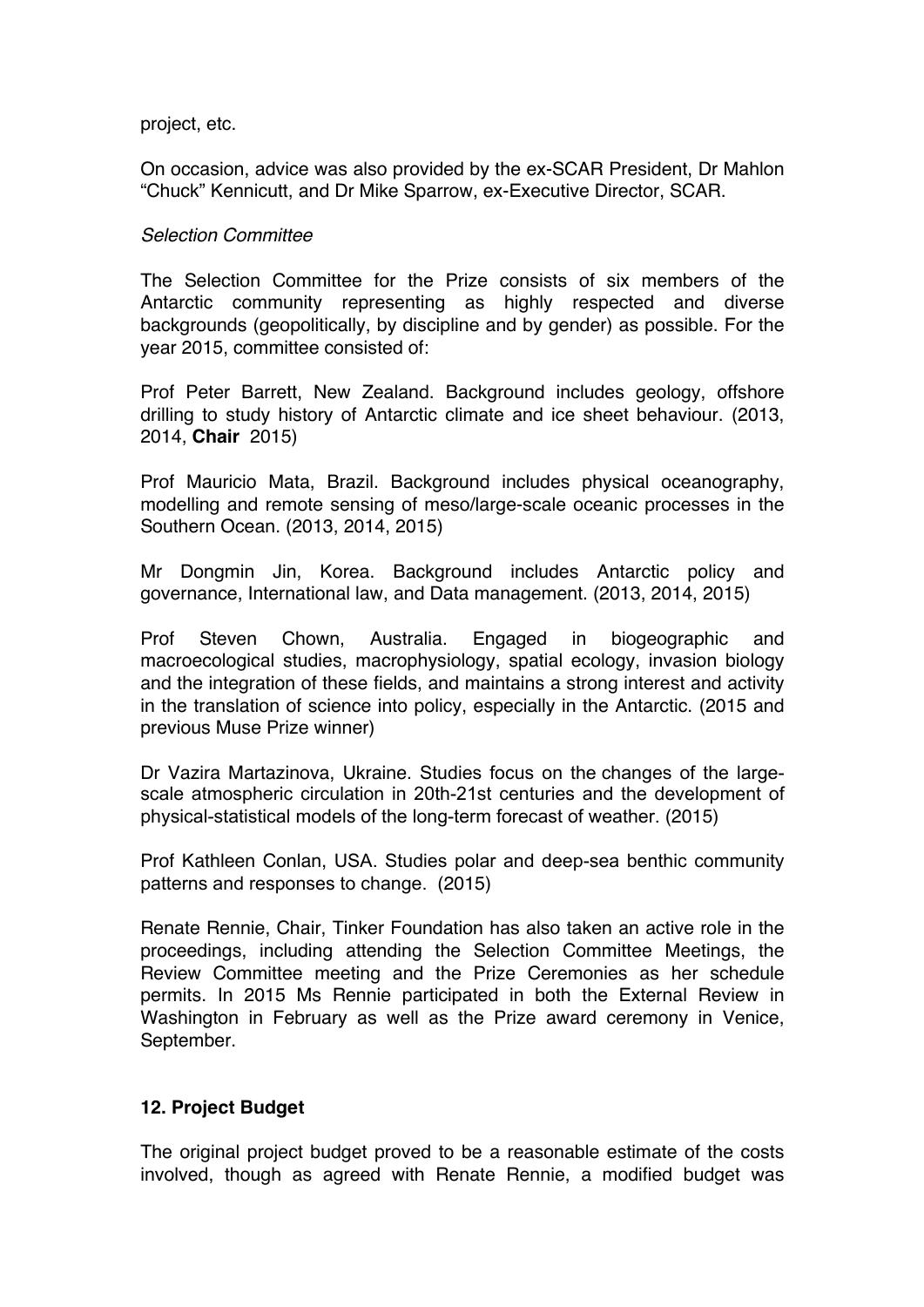approved for years 3-5 of the Prize in 2011. In summary the improvements to the original budget for the three years (2011-13) were:

- an increase in the advertising budget for high impact journals, and their websites to \$10k to allow the targeting of additional audiences.
- an increase in the travel budget for the committee meeting to \$21,000. Because of the location of some of the committee meetings, flight costs were more expensive than originally envisaged and it was suggested that the members of the committee should be allowed to travel premium economy rather than taking the cheapest economy seats. Two days rather than one are also required for the Selection Committee to make the final selection of the Prize Winner.
- An increase from two weeks to four weeks staff time to deal with evaluation forms, checklists, guidelines and dealings with the new selection committee (including conference calls and associated meeting reports), reviewing award expenditures, mainlining award records and assessing the performance of the system.
- Addition of a merchandise budget, \$5k for mugs, mousemats, etc to help in additional advertising of the Prize
- Addition of a merchandise and stationery budget (\$2k) for the Selection Committee members, as well as provision for one special meal for all Committee members and associated staff helping with the meeting admin (\$2k).
- Addition of a budget for award venue, food, and related costs of ceremony (\$10k) and a budget for an Award Commemoration Dinner (\$5k).

In 2014 the renewal of the Prize for the second five-year period (2013-2017) included detailed budget allocations building on the experience of the initial five year period.

# **13. Project Impact on the Administrative Organisation, SCAR**

SCAR's Mission is "to be the leading independent organisation for facilitating and coordinating Antarctic and Southern Ocean research, and for identifying issues emerging from greater scientific understanding of the region that should be brought to the attention of policy makers". As part of this mission, recognizing and encouraging the leaders in Antarctic science and policy of the future plays a strong part and thus the ideals behind the Martha T. Muse Prize (now Tinker-Muse Prize) resonate strongly with SCAR's aims.

# **14. Project Activities Beyond Grant Period**

In February 2015 the Muse Prize Review Committee met at the National Academies for Science in Washington, D.C., USA. Results of an online survey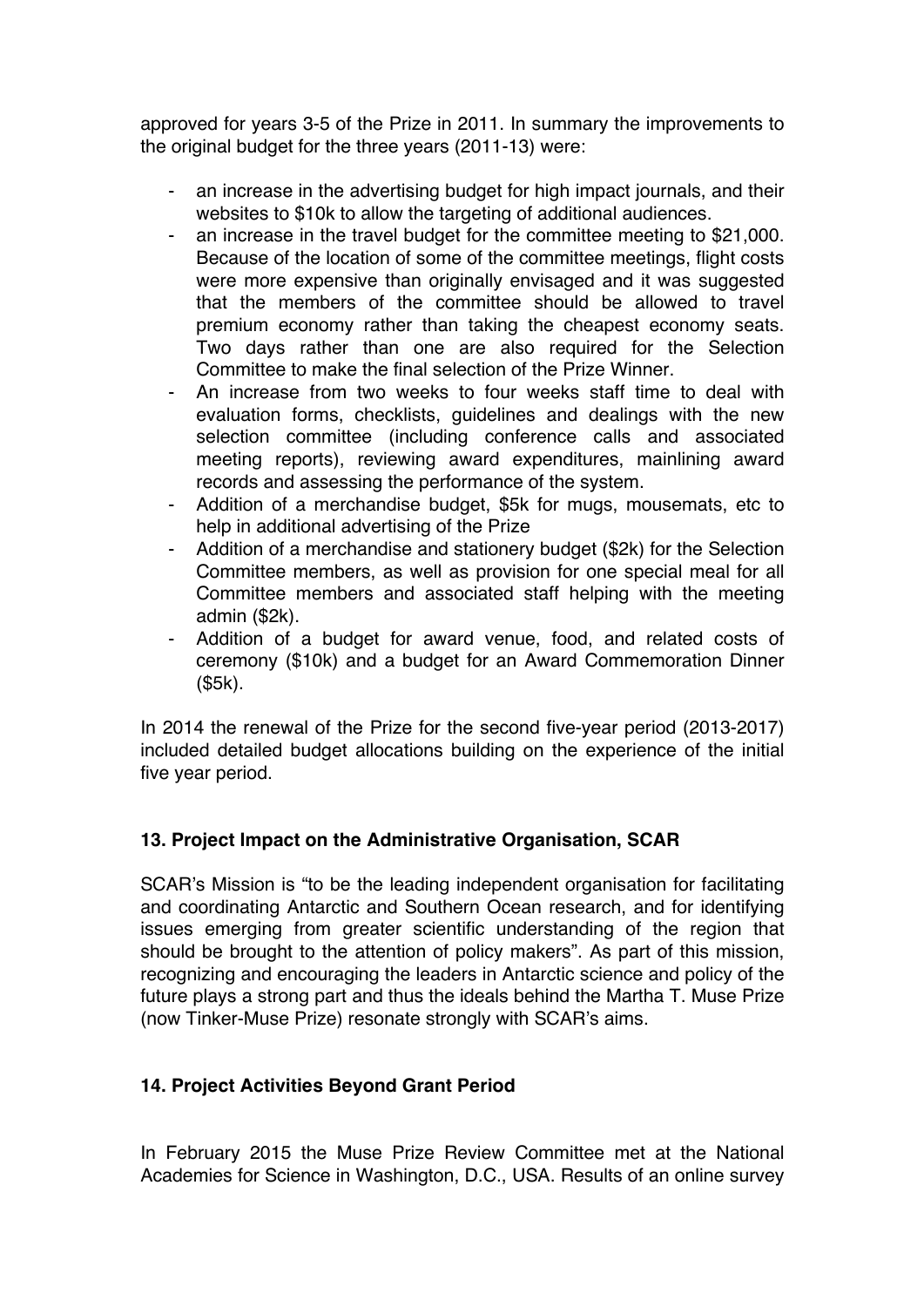targeted at active participants in the first 6 six years of the Muse Prize administration were used as part of the assessment. A series of questions were formulated and sent to previous Prize winners and their nominators to establish the impact of the Prize and possible improvements to its administration. Replies were collated by SCAR and made available to the Review Committee. A summary of the recommendations from the Review is attached as Appendix 1.